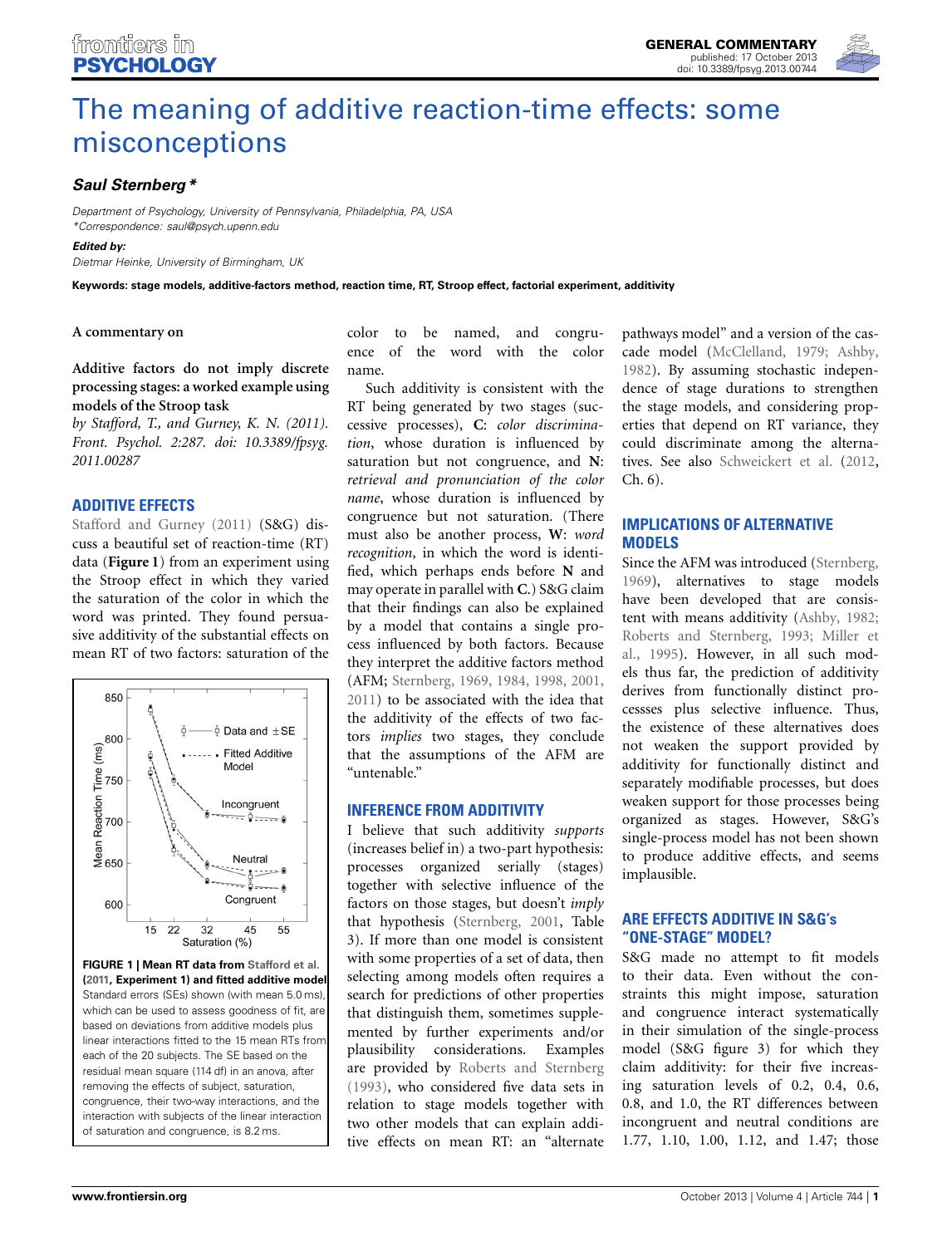between neutral and congruent conditions are 2.15, 1.25, 1.04, 1.00, 1.04; both in arbitrary units. Given additivity, the differences in each set would all be equal.

## **IS S&G's "ONE-STAGE" MODEL PLAUSIBLE?**

The single-process model for which S&G claim additive effects has "locked inputs": to the extent that low saturation delays color discrimination it also delays word recognition. (S&G conclude that their models with unlocked inputs cannot produce the desired additivity). Because the time to recognize the word probably depends primarily on its luminance contrast (which was fixed) rather than its color saturation, a model with "locked inputs" seems implausible. Moreover, support for the idea that recognition of the word is *not* influenced by saturation is provided by the similarity of these data to t[he](#page-1-1) [results](#page-1-1) [of](#page-1-1) [experiment](#page-1-1) [2](#page-1-1) [in](#page-1-1) Stafford et al. [\(2011\)](#page-1-1), in which a white word was displayed at a different location from a patch whose color was named. If saturation had influenced the recognition of words in experiment 1, the results of the two experiments should have differed more.

#### **MORE ON AFM REASONING**

Others have expressed different misconceptions about the "logic" of the AFM and the nature of stage models. According to [Van Zandt and Ratcliff](#page-2-2) [\(1995\)](#page-2-2), "The use of additive mean RT's as support for a serial arrangement of subprocesses depends heavily on the assumption of selective influence *...*" (p. 34). Instead, the prediction of additivity should be thought of as depending on a two-part hypothesis: stages (seriality), and selective influence. Observation of additivity supports both parts, just as confirmation of a prediction from any theory supports that theory. Independent evidence for selective influence is not required.

#### **WHAT IS A STAGE MODEL?**

One misconception about the kinds of models to which the AFM is relevant is perhaps due to confusion between flow-charts (with units that are subprocessES and arrows that indicate

successiveness), and block diagrams (with units that are processORS and arrows that indicate information transfer). [Broadbent](#page-1-10) [\(1984](#page-1-10)) and [Coltheart](#page-1-11) [\(2011\)](#page-1-11) have argued that a process whose subprocesses are organized in stages cannot involve feedback because it must be implemented by a "pipeline": an ordered set of processors through which information passes in a fixed direction from input to output. They seem to misinterpret the boxes in diagrams of stage models as spatially arranged processORS, rather than temporally arranged processES.

Stage models partition processing operations into temporally successive (and functionally distinct) components. Nothing prevents a later stage from using added information (feedback) to reprocess evidence that was extracted earlier. For example, in reading a word, the initial perception of a letter might be revised, based on contextual letters; the revision process could be a processING stage in which a letter-perception processOR is re-used. Also, not all stages require stimulus representations provided by earlier stages as input: consider the serial operations that may underlie visual search for a feature conjunction, in which each comparison between the target and a displayed item can be thought of as a stage. For the distinction among three kinds of stage (completion-controlled, outcomecontingent, and data-dependent), see [Sternberg](#page-1-3) [\(1984\)](#page-1-3). Neurophysiological evidence for data-dependent stages is discussed by [Schall](#page-1-12) [\(2003](#page-1-12)[\),](#page-2-3) Woodman et al. [\(2008](#page-2-3)), [Schall et al.](#page-1-13) [\(2011](#page-1-13)), and [Sternberg](#page-2-1) [\(2011,](#page-2-1) Section 3.2), and references therein. Neurophysiological evidence for completion-controlled stages is provided by [Sigman and Dehaene](#page-1-14) [\(2008\)](#page-1-14).

# **ACKNOWLEDGMENTS**

I thank Eddy J. Davelaar for inviting me to contribute this commentary, and Tom Stafford for providing numerical values for data and simulations.

#### **NOTE**

This article published in Frontiers in Psychology, under the section of Cognitive Science, was invited by the Chief Editor Professor Eddy Davelaar.

#### **REFERENCES**

- <span id="page-1-7"></span>Ashby, F. G. (1982). Deriving exact predictions from the cascade model. *Psychol. Rev.* 89, 599–607. doi: 10.1037/0033-295X.89.5.599
- <span id="page-1-10"></span>Broadbent, D. E. (1984). The Maltese cross: a new simplistic model for memory. *Behav. Brain Sci.* 7, 55–94. doi: 10.1017/S0140525X00026121
- <span id="page-1-11"></span>Coltheart, M. (2011). Methods for modular modelling: additive factors and cognitive neuropsychology. *Cogn. Neuropsych.* 28, 224–240. doi: 10.1080/02643294.2011.587794
- <span id="page-1-6"></span>McClelland, J. L. (1979). On the time relations of mental processes: An examination of systems of processes in cascade. *Psychol. Rev.* 86, 287–330. doi: 10.1037/0033-295X.86.4.287
- <span id="page-1-9"></span>Miller, J., van der Ham, F., and Sanders, A. F. (1995). Overlapping stage models and reaction time additivity: effects of the activation equation. *Acta Psychol. (Amst.)* 90, 11–28. doi: 10.1016/0001- 6918(95)00028-S
- <span id="page-1-5"></span>Roberts, S., and Sternberg, S. (1993). "The meaning of additive reaction-time effects: tests of three alternatives," in *Attention and Performance XIV: Synergies in Experimental Psychology, Artificial Intelligence, and Cognitive Neuroscience.* eds D. E. Meyer and S. Kornblum (Cambridge, MA: MIT Press), 611–653.
- <span id="page-1-12"></span>Schall, J. D. (2003). Neural correlates of decision processes: neural and mental chronometry. *Curr. Opin. Neurobiol.* 13, 182–186. doi: 10.1016/S0959- 4388(03)00039-4
- <span id="page-1-13"></span>Schall, J. D., Purcell, B. A., Heitz, R. P., Logan, G. D., and Palmeri, T. J. (2011). Neural mechanisms of saccade target selection: gated accumulator model of the visual-motor cascade. *Eur. J. Neurosci.* 33, 1991–2002. doi: 10.1111/j.1460- 9568.2011.07715.x
- <span id="page-1-8"></span>Schweickert, R., Fisher, D. L., and Sung, K. (2012). *Discovering Cognitive Architecture by Selectively Influencing Mental Processes.* Singapore: World Scientific. doi: 10.1142/7344
- <span id="page-1-14"></span>Sigman, M., and Dehaene, S. (2008). Brain mechanisms of serial and parallel processing during dual-task performance. *J. Neurosci.* 28, 7585–7598. doi: 10.1523/JNEUROSCI.0948- 08.2008
- <span id="page-1-0"></span>Stafford, T., and Gurney, K. N. (2011). Additive factors do not imply discrete processing stages: a worked example using models of the Stroop task. *Front. Psychol.* 2:287. doi: 10.3389/fpsyg.2011.00287
- <span id="page-1-1"></span>Stafford, T., Ingram, L., and Gurney, K. N. (2011). Piéron's law holds during Stroop conflict: insights into the architecture of decision making. *Cogn. Sci.* 35, 1553–1566. doi: 10.1111/j.1551-6709.2011.01195.x
- <span id="page-1-2"></span>Sternberg, S. (1969). "The discovery of processing stages: Extensions of Donders' method," in *Attention and Performance II. Acta Psych.* ed W. G. Koster, 276–315. doi: 10.1016/0001-6918(69) 90055-9
- <span id="page-1-3"></span>Sternberg, S. (1984). Stage models of mental processing and the additive-factor method. *Behav. Brain Sci.* 7, 82–84. doi: 10.1017/S0140525X00 026285
- <span id="page-1-4"></span>Sternberg, S. (1998). "Discovering mental processing stages: the method of additive factors," in *An Invitation to Cognitive Science: Methods, Models, and Conceptual Issues,* Vol. 4, eds D. Scarborough